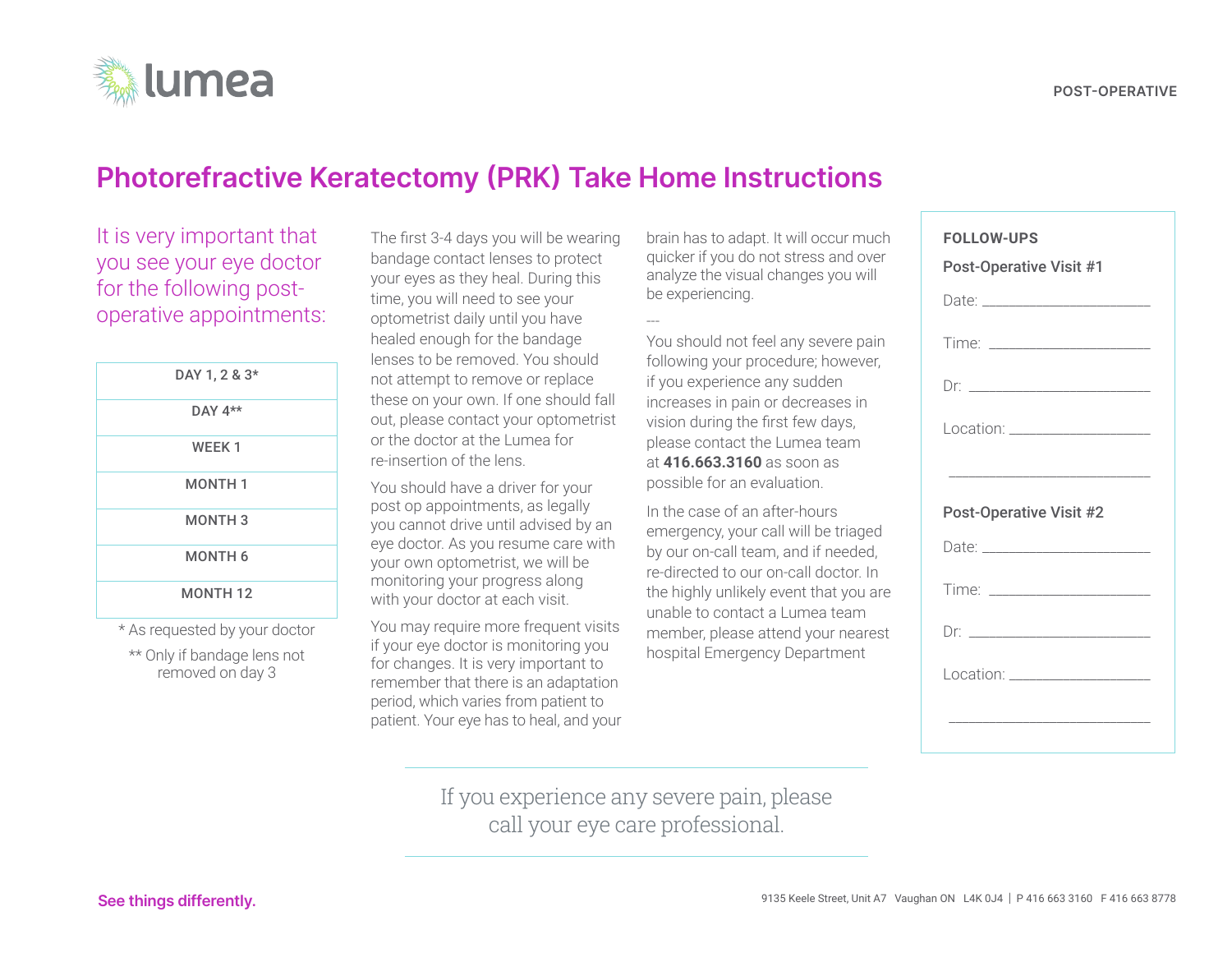

## **Photorefractive Keratectomy (PRK) Take Home Instructions**

### **Expectations of Visual Recovery**

- 1. Sleep is the most important part of your visual recovery during the first 3-4 days following your procedure. You will be provided with safety shields that should be worn while asleep during the first week to prevent accidental injury to your eyes. Sunglasses are recommended during the day. Sleep definitely speeds your visual recovery and assures that your eyes heal quickly.
- 2. Immediately following your procedure, your eyes will feel gritty, and it is common to feel a foreign body sensation. The eyes will also feel dry, be more light sensitive, and your vision will be quite hazy while the bandage contact lens is in place (3-4 days).
- 3. Excessive TV viewing, computer use, or reading will strain your eyes and increase dryness and should be done in moderation the first week.
- 4. You may experience some discomfort following your procedure, however any sudden increases in pain or decreases in vision during the first week should be reported to your eye care professional or a Lumea doctor as soon as possible for evaluation. Visual fluctuations are common following a PRK procedure.
- 5. Do not rub your eyes. Small children and pets are notorious for poking eyes and great care should be taken around both.
- 6. Patients may shower the next morning but avoid having the shower spray directly at your eyes. It is also important to avoid getting shampoo in your eyes.
- 7. Eye make-up should be avoided during the first week.
- 8. During the first week avoid exercise or sports, and dusty or dirty environments. Wait one month prior to any contact sports, swimming, or entering a hot tub.
- 9. Symptoms of visual fluctuation, blurriness, dryness and night glare are very common during the first month and typically clear over 3-6 months as the eyes heal.
- 10. It is important to remember that everyone heals differently and has different prescriptions, therefore, do not compare your results with others. Your optometrist will monitor your progress and will keep Lumea informed every step of the way.

11. It is important to follow your recommended eye drop regimen, post-operative instructions and attend all your scheduled eye doctor visits.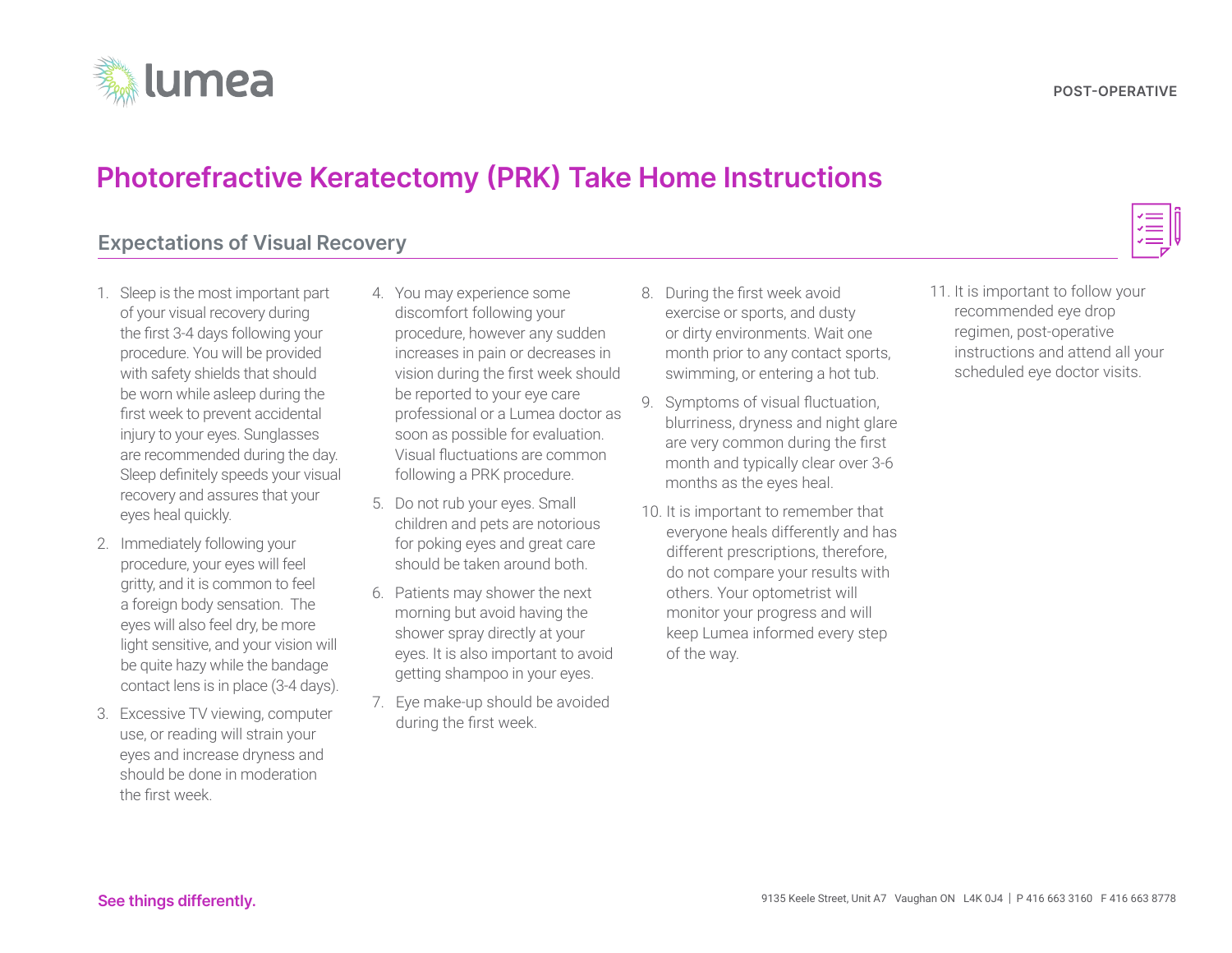

### **Week 1**

| MEDICATION*                                                                                              | DAY <sub>1</sub>                                                                   | DAY <sub>2</sub>                                      | DAY <sub>3</sub>                                             | DAY <sub>4</sub>                                                                         | DAY <sub>5</sub>                                                                                                                | DAY <sub>6</sub>                                             | DAY <sub>7</sub>                                                           |
|----------------------------------------------------------------------------------------------------------|------------------------------------------------------------------------------------|-------------------------------------------------------|--------------------------------------------------------------|------------------------------------------------------------------------------------------|---------------------------------------------------------------------------------------------------------------------------------|--------------------------------------------------------------|----------------------------------------------------------------------------|
| Antibiotic - Zymar<br>Use one (1) drop to the operated<br>eye 4X per day                                 | <b>Breakfast</b><br>$\Box$<br>Lunch<br>Dinner<br>$\mathbf{L}$<br>Bedtime<br>$\Box$ | <b>Breakfast</b><br>Lunch<br>Dinner<br>Bedtime        | <b>Breakfast</b><br>Lunch<br>Dinner<br>Bedtime               | <b>Breakfast</b><br>Lunch<br>Dinner<br>Bedtime                                           | $\Box$ Breakfast<br>$\Box$<br>Lunch<br>Dinner<br>$\Box$<br>$\Box$ Bedtime                                                       | <b>Breakfast</b><br>Lunch<br><b>Dinner</b><br>Bedtime        | <b>Breakfast</b><br>Lunch<br>Dinner<br>Bedtime                             |
| Steroid - Maxidex<br>Use one (1) drop to the operated<br>eye 4X per day                                  | $\Box$ Breakfast<br>Lunch<br>Dinner<br>$\Box$ Bedtime                              | <b>Breakfast</b><br>Lunch<br>Dinner<br><b>Bedtime</b> | <b>Breakfast</b><br>Lunch<br>Dinner<br>Bedtime               | <b>Breakfast</b><br>Lunch<br>Dinner<br>Bedtime                                           | $\Box$ Breakfast<br>$\Box$<br>Lunch<br>Dinner<br>$\Box$<br>$\Box$ Bedtime                                                       | <b>Breakfast</b><br>Lunch<br>Dinner<br>Bedtime               | <b>Breakfast</b><br>Lunch<br>Dinner<br>Bedtime                             |
| <b>HYLO or REFRESH PLUS</b><br>(non-preserved)<br>Use one (1) drop to the operated<br>eye 4 - 6X per day |                                                                                    |                                                       | Hour 4<br>Hour 8<br>Hour 12<br>Hour 16<br>Hour 20<br>Hour 24 | Hour 4<br>$\Box$ Hour 8<br>$\Box$ Hour 12<br>$\Box$ Hour 16<br>$\Box$ Hour 20<br>Hour 24 | $\Box$<br>Hour 4<br>$\Box$ Hour 8<br>$\Box$<br>Hour 12<br>Hour 16<br>$\mathbb{R}$<br>Hour 20<br>$\mathbb{R}$<br>$\vert$ Hour 24 | Hour 4<br>Hour 8<br>Hour 12<br>Hour 16<br>Hour 20<br>Hour 24 | Hour 4<br>Hour 8<br>Hour 12<br>Hour 16<br>$\Box$ Hour 20<br>$\Box$ Hour 24 |

### **Week 2**

| MEDICATION*                                                                                          | DAY 8                                                                                    | DAY <sub>9</sub>                                             | <b>DAY 10</b>                                                                                          | <b>DAY 11</b>                                                                                      | <b>DAY 12</b>                                                                                          | <b>DAY 13</b>                                                                                          | <b>DAY 14</b>                                                        |
|------------------------------------------------------------------------------------------------------|------------------------------------------------------------------------------------------|--------------------------------------------------------------|--------------------------------------------------------------------------------------------------------|----------------------------------------------------------------------------------------------------|--------------------------------------------------------------------------------------------------------|--------------------------------------------------------------------------------------------------------|----------------------------------------------------------------------|
| Steroid - Maxidex<br>Use one (1) drop to the operated<br>eye 3X per day                              | <b>Breakfast</b><br>Lunch<br>Dinner                                                      | Breakfast<br>Lunch<br>Dinner                                 | <b>Breakfast</b><br>$\perp$ Lunch<br>$\Box$ Dinner                                                     | $\Box$ Breakfast<br>$\perp$ Lunch<br>$\Box$ Dinner                                                 | $\Box$ Breakfast<br>Lunch<br>$\Box$<br>$\Box$ Dinner                                                   | <b>Breakfast</b><br>$\Box$ Lunch<br>$\Box$ Dinner                                                      | <b>Breakfast</b><br>Lunch<br>Dinner                                  |
| <b>HYLO or REFRESH PLUS</b><br>(non-preserved)<br>Use one (1) drop to the operated<br>eye 4X per day | Hour 4<br>$\Box$ Hour 8<br>Hour 12<br>$\Box$ Hour 16<br>$\Box$ Hour 20<br>$\Box$ Hour 24 | Hour 4<br>Hour 8<br>Hour 12<br>Hour 16<br>Hour 20<br>Hour 24 | $\Box$ Hour 4<br>$\Box$ Hour 8<br>$\Box$ Hour 12<br>$\Box$ Hour 16<br>$\Box$ Hour 20<br>$\Box$ Hour 24 | $\Box$ Hour 4<br>$\Box$ Hour 8<br>$\Box$ Hour 12<br>$\Box$ Hour 16<br>$\Box$ Hour 20<br>$H$ our 24 | $\Box$ Hour 4<br>$\Box$ Hour 8<br>$\Box$ Hour 12<br>$\Box$ Hour 16<br>$\Box$ Hour 20<br>$\Box$ Hour 24 | $\Box$ Hour 4<br>$\Box$ Hour 8<br>$\Box$ Hour 12<br>$\Box$ Hour 16<br>$\Box$ Hour 20<br>$\Box$ Hour 24 | $\perp$ Hour 4<br>Hour 8<br>Hour 12<br>Hour 16<br>Hour 20<br>Hour 24 |

**Eyedrops:** allow a few minutes between drops to allow for absorption and space your drops evenly throughout the day

\**Your pharmacist may substitute above medications with similar generic brands. If this happens, please ask the pharmacist to verify that the same drop schedule applies as instructed above.*